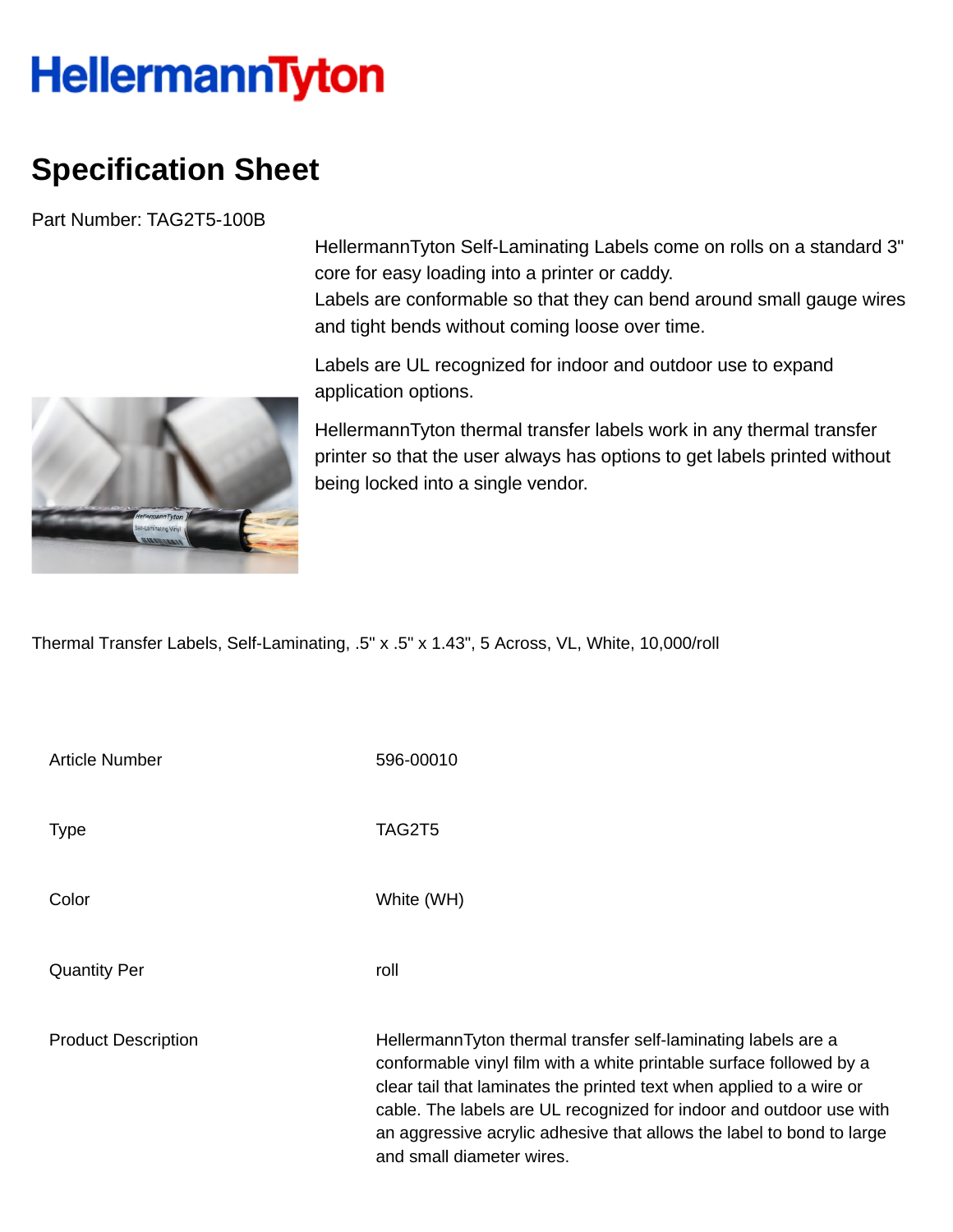| <b>Short Description</b>              | Thermal Transfer Labels, Self-Laminating, .5" x .5" x 1.43", 5 Across,<br>VL, White, 10,000/roll |
|---------------------------------------|--------------------------------------------------------------------------------------------------|
| <b>Global Part Name</b>               | TAG2T5-100B-WH                                                                                   |
|                                       |                                                                                                  |
| Width W (Imperial)                    | 0.5                                                                                              |
| Width W (Metric)                      | 12.7                                                                                             |
| <b>Bundle Diameter Min (Imperial)</b> | 0.08                                                                                             |
| <b>Bundle Diameter Min (Metric)</b>   | 2.03                                                                                             |
| <b>Bundle Diameter Max (Imperial)</b> | 0.29                                                                                             |
| <b>Bundle Diameter Max (Metric)</b>   | 7.37                                                                                             |
| Thickness T (Metric)                  | 25                                                                                               |
| Width of Liner (Metric)               | 85.09                                                                                            |
| Width of Liner (Imperial)             | 3.35                                                                                             |
|                                       |                                                                                                  |
|                                       |                                                                                                  |
| Material                              | Type 100B (100B)                                                                                 |

Material Shortcut 100B